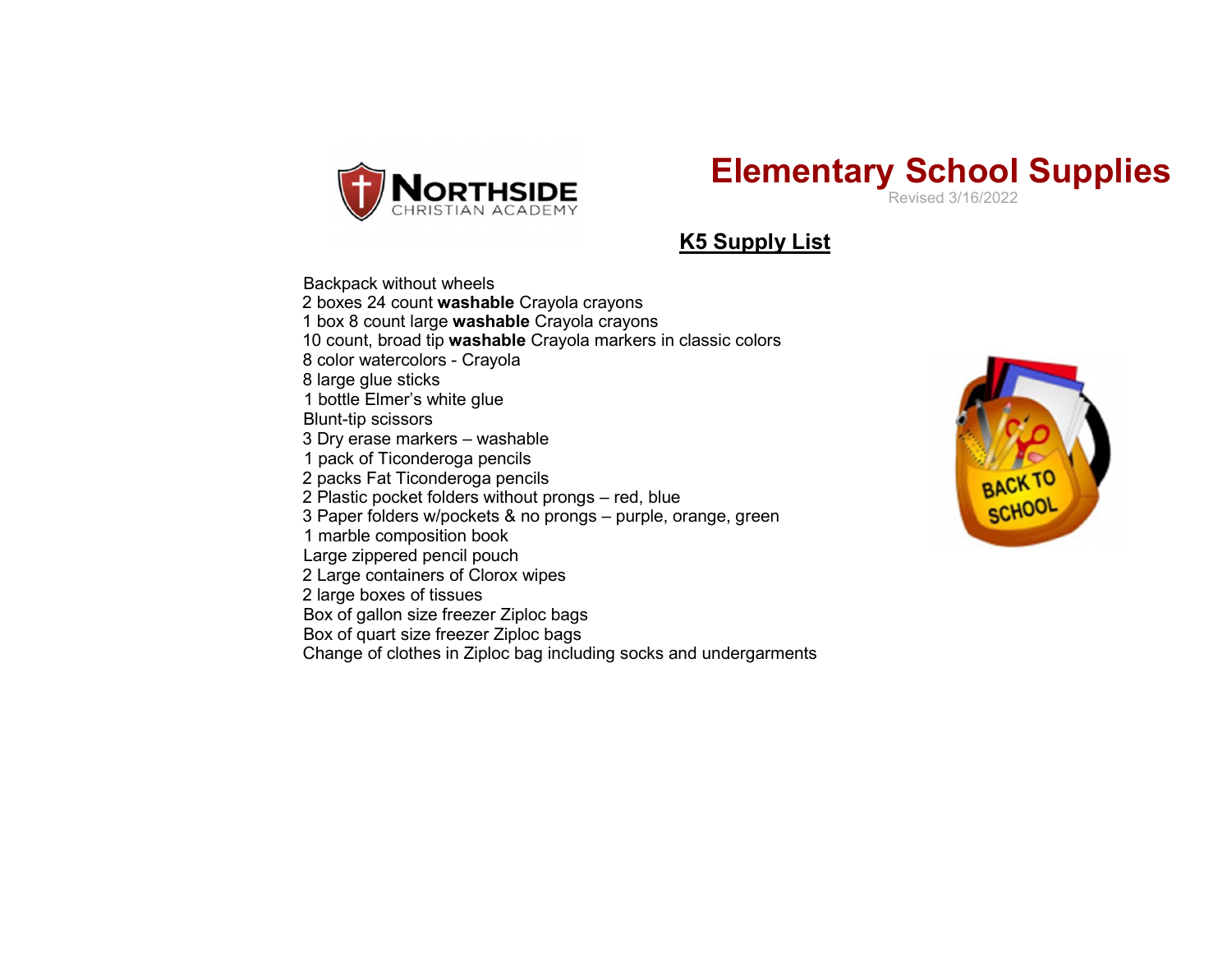

## Elementary School Supplies

1<sup>st</sup> Grade Supply List

## Backpack without wheels

8½ x11 personal dry-erase board

Expo dry-erase markers

White board eraser

2 plastic folders without prongs

1 plastic folder with snap, zip, or Velcro closure

1 pack Crayola crayons (24 count)

1 pack washable Crayola markers (10-12 count) – classic colors

12 count #2 pencils (Dixon or Ticonderoga)

Blunt scissors

4 large glue sticks

Large pencil pouch with zipper

Box of Band-Aids

2 containers of Clorox Wipes

1 bottle of hand sanitizer with pump

1 box Gallon size Ziploc bags

1 large box of Kleenex tissues

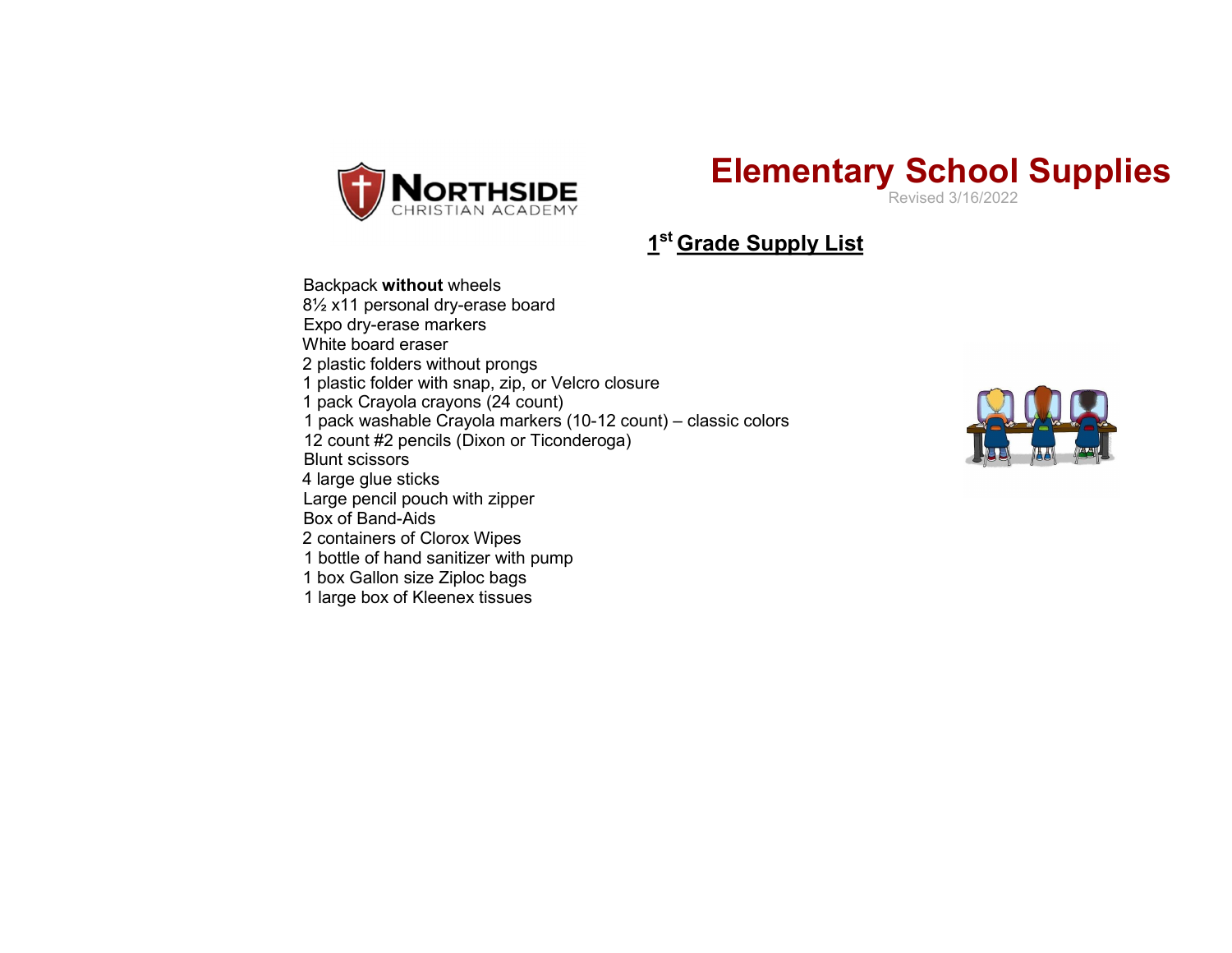

## Elementary School Supplies Revised 3/16/2022

2<sup>nd</sup> Grade Supply List

NKJV Bible Backpack without wheels Dry-erase board Expo dry-erase markers 2 highlighters 2 packs 24 count Crayola crayons 2 packs Crayola washable markers (10-12 count) Crayola Colored pencils (24 count max) 12 count #2 pencils (Dixon or Ticonderoga) 1 pack Wide-ruled loose-leaf notebook paper 1 marble composition notebook 1 pair of scissors 4 Large glue sticks Large zippered pencil pouch (no boxes) 2 plastic folders with snap, zip, or Velcro closure 2 plastic folders without prongs 2 Containers of Clorox wipes 1 bottle of hand sanitizer (with pump) Ziploc bags – gallon size Ziploc bags – quart size 2 boxes of Kleenex tissues–180 count or larger 1 pack baby wipes Box of Band-Aids

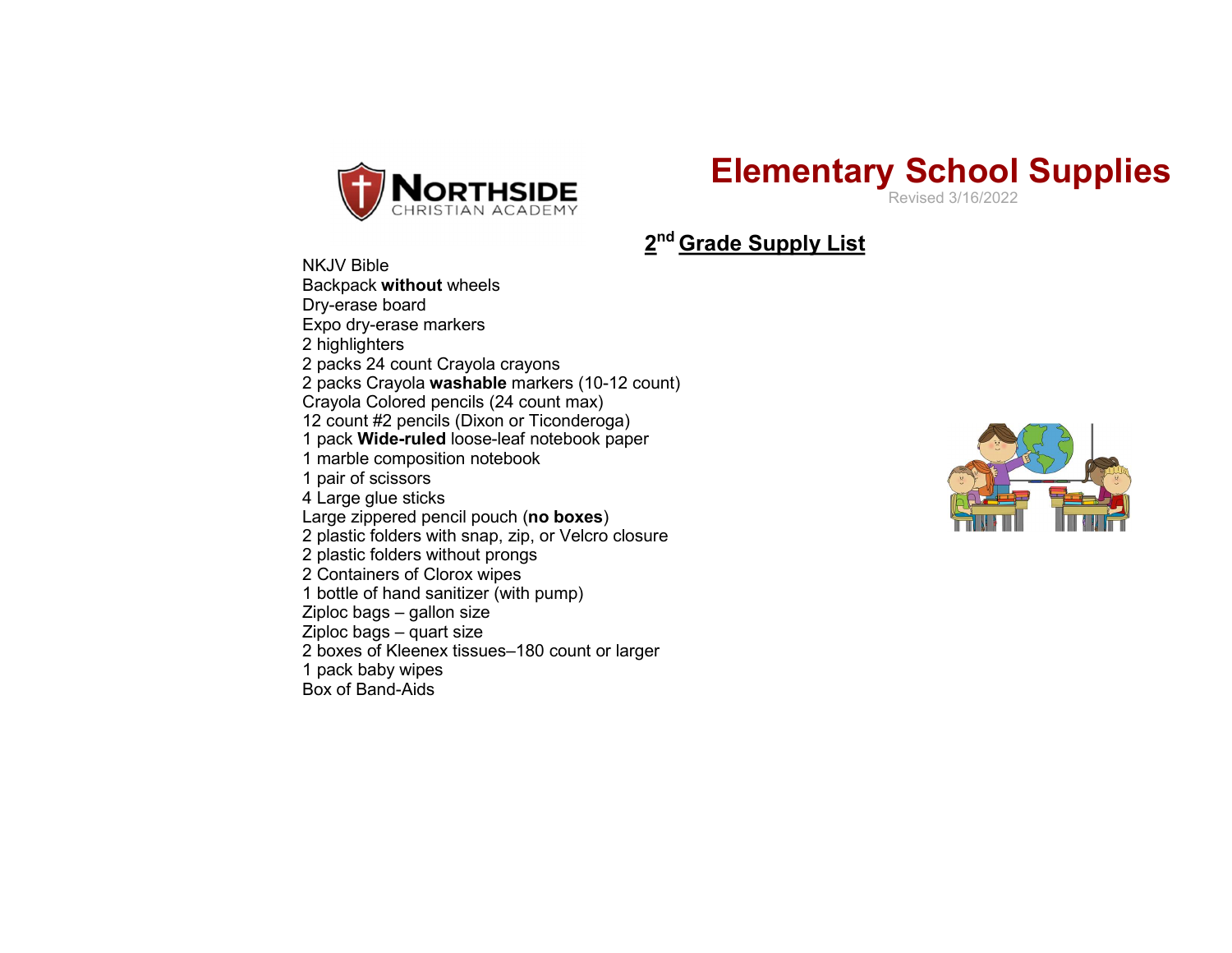



3<sup>rd</sup> Grade Supply List

NKJV Bible Backpack without wheels 1 pack Expo dry erase markers 5 Highlighters (any color) 24 count Crayola crayons 10-12 count Crayola thin-line washable markers 10-12 count Crayola broad-line washable markers 1 pack Crayola colored pencils #2 pencils (mechanical is fine) – need 4 daily 1 pair sharp tipped scissors 10 glue sticks (any size) Large zippered pencil pouch (no boxes) 1 pack Wide-ruled loose-leaf notebook paper 1 clipboard (traditional size) 1 pack 3x5 index cards with lines 4 Single subject spiral wide ruled notebooks (NO composition books) – any color One 1½ inch 3 ring zippered binder (like Trapper Keeper) 8 plastic dividers with pocket (not folders & no larger than binder) 12" Ruler with inches & metric 1 box slider gallon slider Ziploc bags 1 box slider quart slider Ziploc bags 2 large boxes Kleenex 2 large containers of Clorox wipes 1 bottle hand sanitizer with pump

1 box of band aids